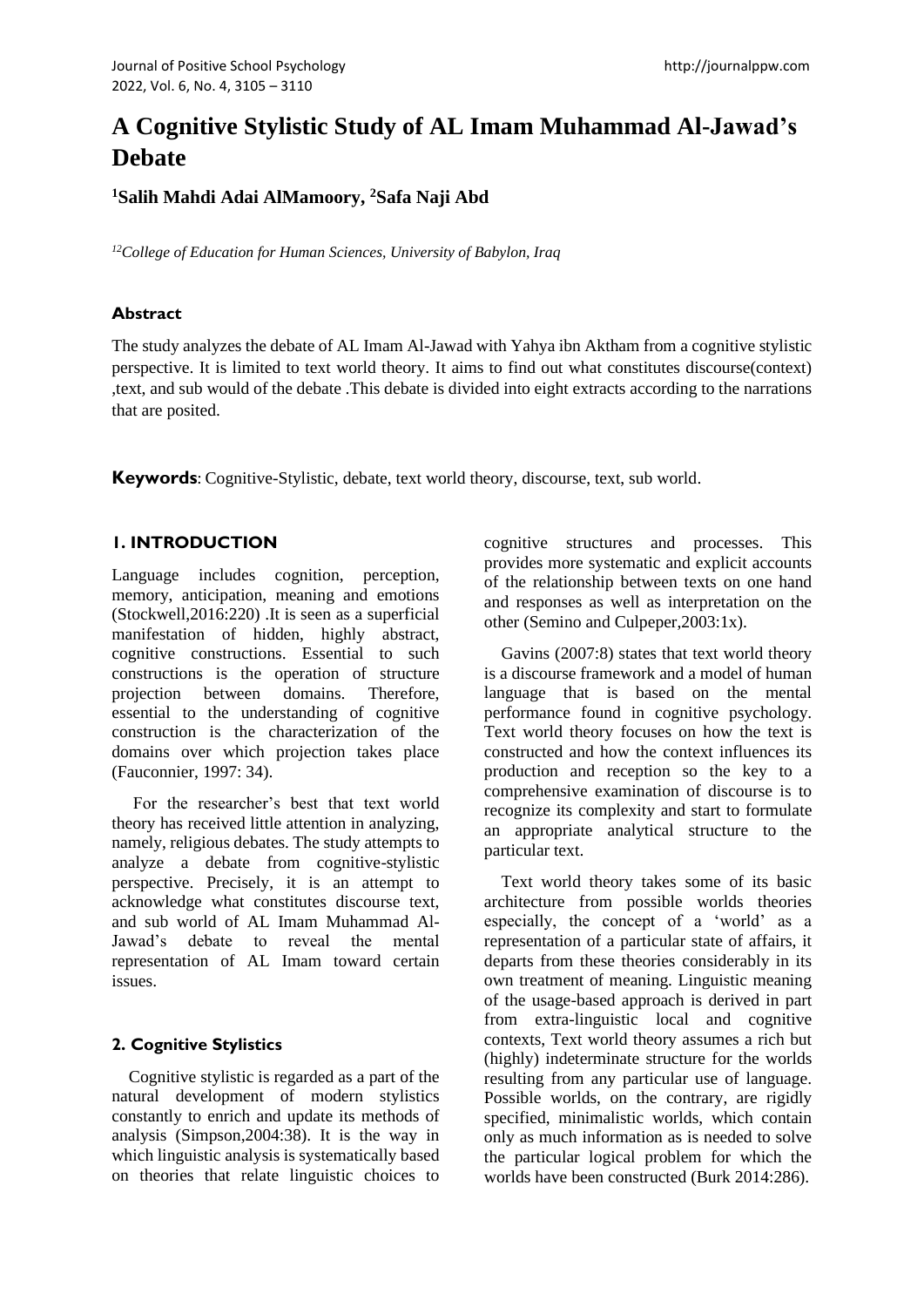Burk (ibid:287) mentions that the basic premise of text world theory is that whenever one participates in a discourse (defined as a combination of a text and its relevant context) he builds up a networked configuration of conceptual spaces or 'worlds' which correspond to distinct ontological layers of the discourse. Werth (1999) and Gaven (2007) state that all discourses by construction of a set of richly defined conceptualized spaces known as 'worlds'. They state that there are three levels:

1.Discourse is the context in which the discourse consists of two discourse participants which are the writer or speaker and reader or listener and naturally occurring language event such as discourse . It is the immediate, higher – order conceptual space that is inhabited by an author and a reader. The reader's understanding of this world can be found on 'real' external circumstances. This understanding requires direct perception backed up by knowledge of the elements perceived (Wreth,1999 : 17).

2. Text world are the linguistic cues activate relevant general or specific knowledge upon which further inferences about the parameters of the text world space may be drawn. The world building propositions in the text provide deictic and referential information which partially establish the text world's situational variables such as time, location, entities and interrelationship, while function advancing propositions are those which provide information about action, mental spaces, states and attributes of entities in the text world. A text world is a total construct that requires for its understanding memory and imagination, rather than direct perception. Text world as conceptual spaces are defined deictically and referentially, and anchored by references to the world depicted by the discourse (ibid:52).

a. Deictic: departures from the basic deictic "signature" of the conceptual world, e.g. ''flashbacks'', ''direct speech'', ''windows'' on to other scenes

b.Epistemic: modalised propositions expressed either by participants or by characters.

Sub – world is established when an addresser projects thoughts and reflections, perhaps through a flashback or prolepsis just to create another conceptual space inside the text world. This projection forms a distinct situation of its own, because it sets up reality outside the parameters of the existing text World. (Simpson, 2004: 91). Werth(1999:216) states the worldbuilding elements are in text world theory. Each text provides information which establishes its world in the minds of participants via two devices: world - builders or world-building propositions (that constitute the text background, participants, time, and place) and function-advancers (which cause the action and events to progress) (ibid).

# **3. The Model**

The present study comprises eight extracts from the debate of AL Imam Muhammad Al-Jawad with Yahya ibn Aktham. The adopted model is Werth's (1999) Text world theory. This model consists of discourse, text, and sub world. Figure (1) sums up all those items.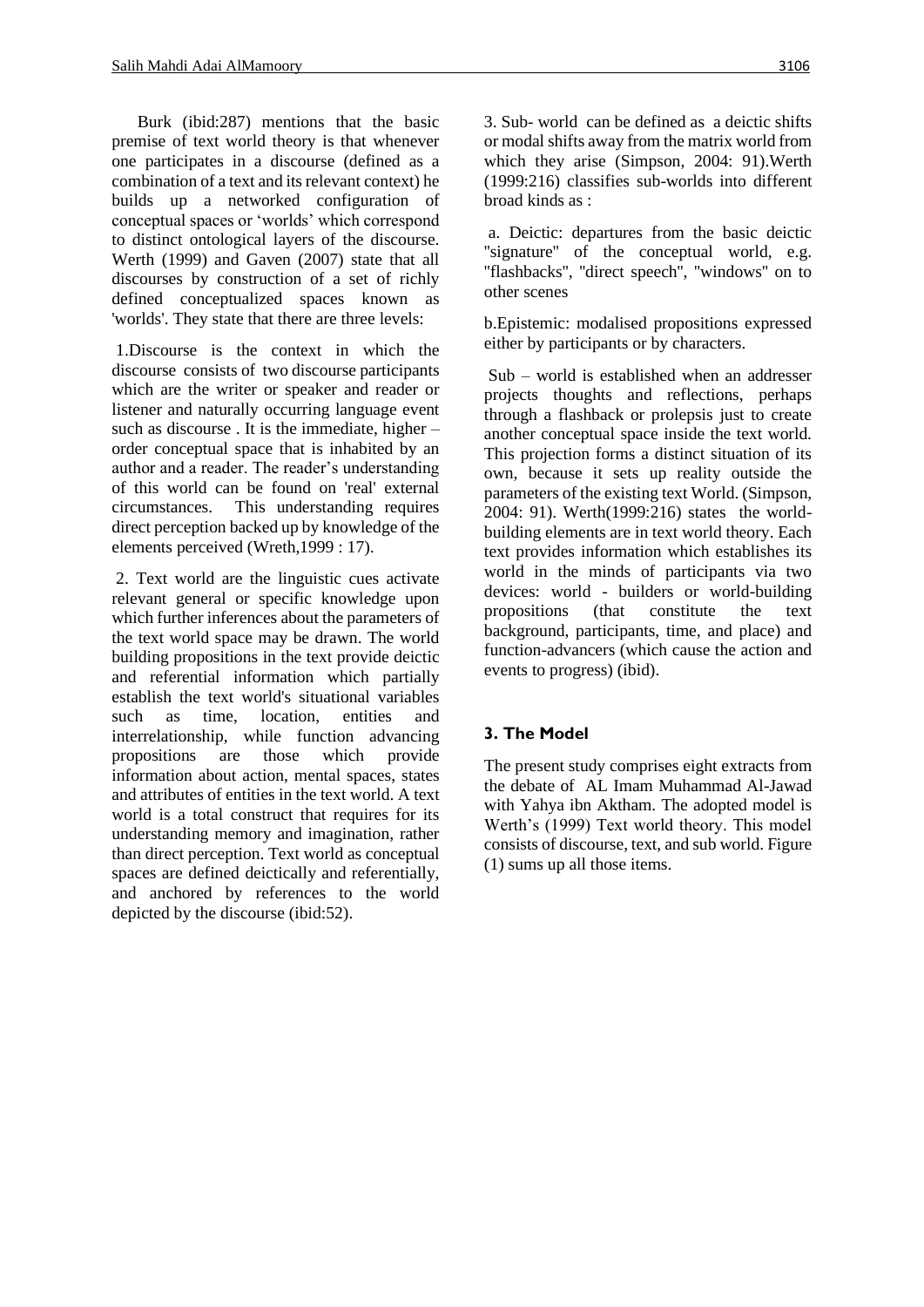

#### **4.Data Analysis**

#### Extract 1

Yahya: It has been reported through sources that the archangel Jibrail once said to Prophet Muhammad (s.a.w.a.) – 'O Prophet of God, the Lord sends His greetings to you and says – I am pleased with Abu Bakr, ask him if he is also pleased with me?' What are your views regarding this tradition?

Imam Jawad (a.s.): I do not deny the merits of Abu Bakr but the narrator of this tradition must definitely have been aware of another tradition of the Prophet (s.a.w.a.) that he (s.a.w.a.) narrated on the eve of his farewell pilgrimage – The number of people who attribute false traditions to me has increased and there will be more such people after my departure. Whosoever narrates false traditions in my name will deserve severe punishment in Hell. Therefore, any tradition recorded in my name must be verified in accordance to the Book of Allah and my Sunnah; if it is in accordance to them accept it, else reject it.The tradition (about Allah inquiring about whether Abu Bakr is pleased with Him) lacks conformity with the Quran because Allah Himself says:And certainly We created man, and We know what his mind suggests to him, and We are nearer to him than his life-vein (Surah Qaaf (50):

16).(According to the verse Allah is closer to man than his own life vein, so how is it possible that He is not aware of Abu Bakr's feeling and had to send Jibrail to ascertain if Abu Bakr was pleased with Allah! (Seratonline 2013 and see Al-Shakri ,1998:261).

#### The Interpretation

The discourse world is seen in the context of this extract. AL Imam Al-Jawad persuades the addressee (Yahya ibn Aktham) that his narration prophetic tradition is false. Thus, he uses world builders which play a crucial role in conceptualizing the text-world of this extract .They are :Verbs as in sends , ask , pleased , have been aware , increased, accept, must definitely and tense which is fluctuated between past and present. Function advancers are seen in AL Imam's argument. He does not want people to believe each narration since it is ascribed to Prophet Muhammad.

AL Imam's beliefs can be seen by sub-world techniques of persuasive. He proves his speech by using quotation. He cites some verses of Quran as in " And certainly We created man, and We know what his mind suggests to him, and We are nearer to him than his life-vein .AL Imam also cites the hadith of Prophet Muhammad "Whosoever narrates false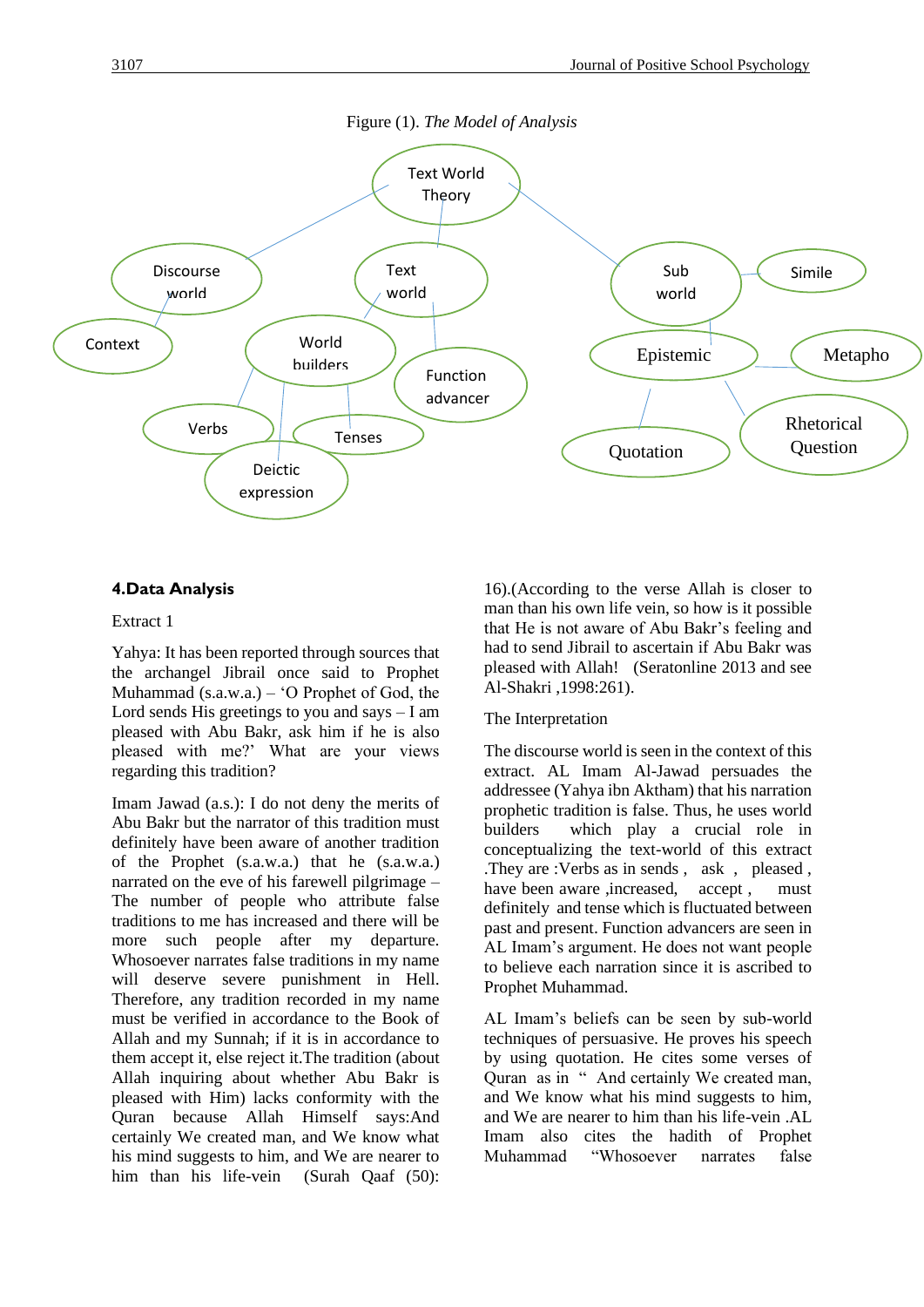traditions in my name will deserve severe punishment in Hell."

AL Imam utilizes rhetorical question to say that ibn Aktham's narration is incorrect. He asks "is it possible that He is not aware of Abu Bakr's feeling and had to send Jibrail to ascertain if Abu Bakr was pleased with Allah!"

### Extract 2

Yahya: It has been narrated that the positions of Abu Bakr and Umar on earth are just like Jibrail's position in the skies.

Imam Jawad (a.s.): This tradition is also questionable because both Jibrail and Mikaail are Allah's most honourable angels who never ever committed any sin nor were they unmindful of their obedience to the Lord for a moment. But Abu Bakr and Umar were pagans who had spent the majority of their lives in idol worshipping and polytheism. So obviously it does not befit the Lord to compare them with the likes of Jibrail and Mikaail.( Seratonline 2013 and see Al-Shakri ,1998:261-2)

### The Interpretation

Imam Al-Jawad states that his opponent's (Yahya ibn Aktham) speech is unbelievable because Abu Bakr and Umar commit sin. They worship god other than Allah thus, they cannot be better than Jibrail and Mikaail.

Text world is conceptualized by verbs as in, committed sin , unmindful of their obedience , questionable and tenses are past and present as well as adverbs as in indicated by spatial deictic expressions as in the skies and most honorable

The sub world is seen in the negation of the comparison (simile).AL Imam claims that Abu Bakr and Umar cannot be compared with Jibrail and Mikaail.

### Extract 3

Yahya: It has been reported that Abu Bakr and Umar are leaders of old men in Paradise. What is your view on this tradition?

Imam (a.s.): This tradition is also not reliable because the dwellers of heaven will be young and not old. This tradition was fabricated by the Umayyids in contrast to the authentic tradition of the Holy Prophet (s.a.w.a.) wherein he (s.a.w.a.) has declared Imam Hasan (a.s.) and Imam Husain (a.s.) as leaders of the youths of Paradise."Hasan and Husain are the chiefs of youths of Paradise"( Seratonline 2013 and see Al-Shakri ,1998:262).

The Interpretation

The discourse world of this extract is observed in the Imam's rejection of Yahiya's saying that" Abu Bakr and Umar are leaders of old men in paradise".

Spatial, social and temporal deictic expressions are important tool to build text would in this extract as in will be , old, youths , holy prophet since they explicate persons' position.

Sub- world can be observed in the quotation which is used by the Imam to make his speech effective and reasonable. He says that Yahya's saying cannot be proved and it is used as a tool of misleading. It is fabricated by the Umayyids.

## Extracted 4

Yahya: It has been reported that Umar b. Khattaab is the lamp of Paradise ( Seratonline 2013 and see Al-Shakri ,1998:261).

Imam Jawad (a.s.): This report is also doubtful as there are the angels who are near to Allah,Adam, Muhammad and all prophets as well as messengers how is it possible to be not enlighten by all of those and be enlighten by Umer?(translated by the researcher and see Al-Shakri ,1998:262).

# The Interpretation

The Imam Jawad rejects Yahya's metaphorical speech that Umar will be seen as "lamp of Paradise". AL Imam's rejection can be seen as discourse would of this extract. According to the sub world of the extract, AL Imam uses quotation technique, an act of question, and metaphor. Rhetorical question is used to state that Umar cannot reach the great position of angles, Adam, Muhammad and all other prophets.

## Extract 5

Yahya: It has been reported that tranquility is pronounced on the tongue of Umar (translated by the researcher and see Al-Shakri ,1998:262,).

Imam Jawad (a.s.): I do not deny the merits of Umar but Abu Bakr, who is superior to the former, himself announced from the pulpit – I have a Satan over me who distracts me all the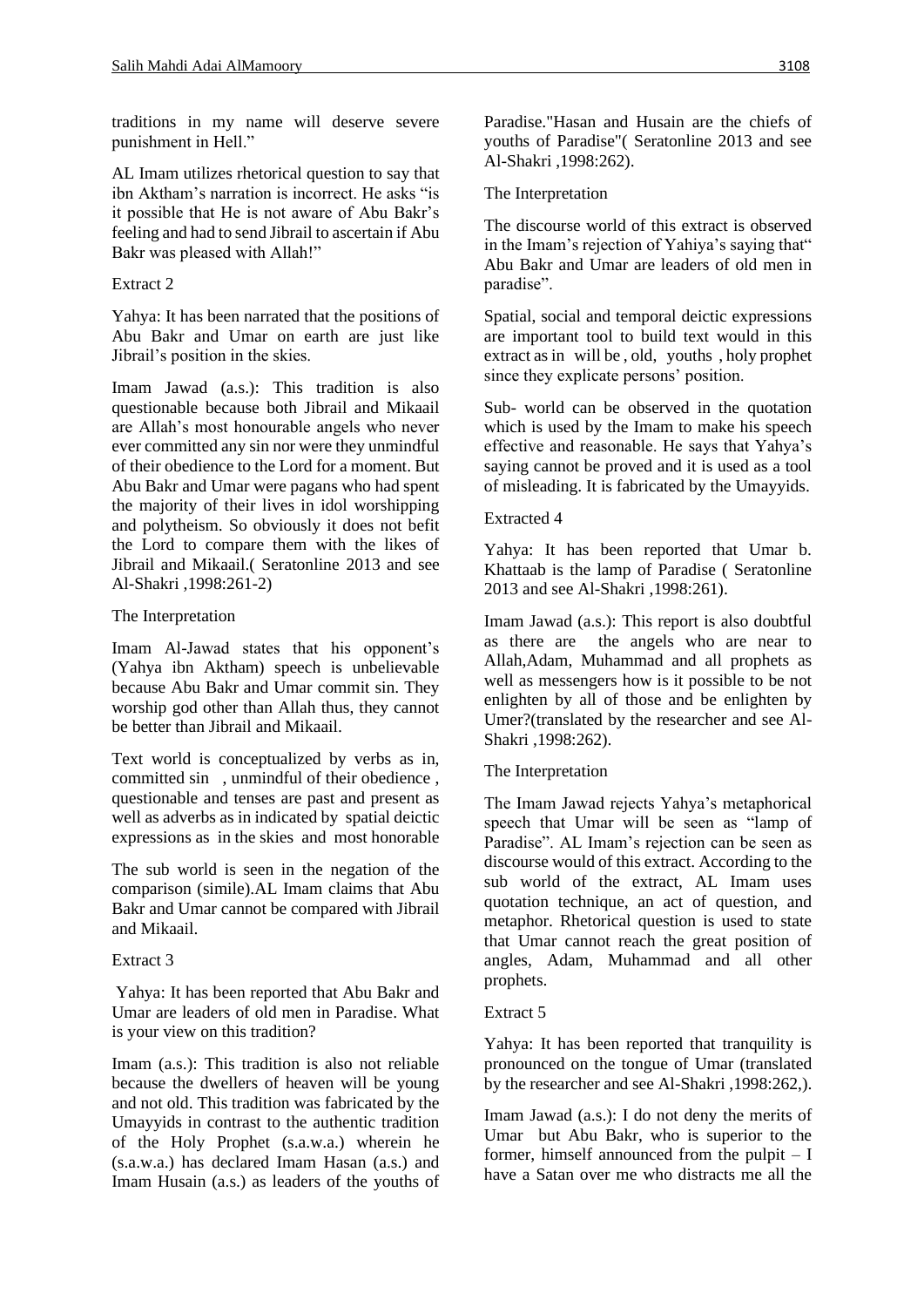time, so if you see me deviated from the right path, then correct me (Seratonline 2013 and see Al-Shakri ,1998:262).

#### The Interpretation

The discourse of the extract that AL Imam rejects Yahy's saying.AL Imam utilizes quotation technique to constitute sub world of the extract. He cites the words of Abu Bakr when he asks other to correct him if he commits error.

### Extract 6

Yahya: It has been narrated that the Prophet of God had once said – Had I not been a prophet, Umar would have certainly have been a prophet.

Imam Jawad (a.s.): The Quran is more accurate and reliable compared to this tradition on the matter of prophethood:And when We made a covenant with the prophets and with you, and with Nuh and Ibrahim and Musa and Isa, son of Marium, and We made with them a strong covenant (Surah Ahzaab (33): 7).The verse clearly proves that Allah had made a covenant and took allegiance from all prophets, therefore in this case how is it possible that the Lord changes the allegiance that He Himself has taken? None of the messengers were ever guilty of apostasy (based on the divine covenant), so how is it possible that Allah grants prophethood to someone who spent a major part of his life worshipping idols?Moreover, the Prophet (s.a.w.a.) informed – I was a prophet even at the time Adam's creation was suspended between water and clay (Seratonline 2013 and see Al-Shakri ,1998:262).

### The Interpretation

AL Imam rejects what he has heard from Yahya that Umar is about to be prophet. And he uses verbs as more accurate and reliable, changes, had made to say that this prophetic tradition is fabricated. He says all messengers and prophet pray Allah only.AL Imam uses sub world cues as quotations as in " I was a prophet even at the time Adam's creation was suspended between water and clay and question as in "how is it possible that Allah grants prophethood to someone who spent a major part of his life worshipping idols?to support his speech.

### Extract 7

Yahya: The Prophet (s.a.w.a.) informed – The chain of prophethood did not terminate in me as I suspected that it continued in Khattaab's progeny (i.e. Umar).

Imam Jawad (a.s.): This report is also doubtful as the Prophet (s.a.w.a.) cannot doubt his own prophethood and its finality because Allah says:Allah chooses messengers from among the angels and from among the men…(Surah Hajj (22): 75)Since prophethood is a divinely bestowed position, there is no question of the Prophet (s.a.w.a.) being uncertain or suspicious about it in any manner (Seratonline 2013 and see Al-Shakri ,1998:263).

### The Interpretation

AL Imam's discourse world of his speech can be seen in his rejection. He rejects the overstatement of Yahya's to Khattaab's progeny to the greatest degree. Yahya narrates a fabricated tradition in which the last prophet suspects in his prophethood.

Deictic expressions and tenses as in doubt , bestowed, the Prophet can shed light on the text process in this extract.

Sub- world of the text can be seen in quotation as in "Allah chooses messengers from among the angels and from among the men". It is also seen in Imam's rhetorical question. He asks how it is possible to be prophet and he previously worship woods and stones rather than Allah.

### Extract 8

Yahya: Narrations suggest that the Prophet (s.a.w.a.) had said – If Allah's wrath descended on us, none except Umar would be spared.

Imam Jawad (a.s.): This narration is also inaccurate because the Lord has promised His Prophet: But Allah was not going to chastise them while you were among them, nor is Allah going to chastise them while yet they ask for forgiveness (Surah Anfaal (8): 33).So Allah's Wrath will never descend on the people till the Prophet (s.a.w.a.) is with them or so long as they continue to seek forgiveness from Him ( Seratonline 2013 and see Al-Shakri ,1998:263).

### The Interpretation

AL Imam's rejection to Yahya's narration constitutes the discourse world of the extract.